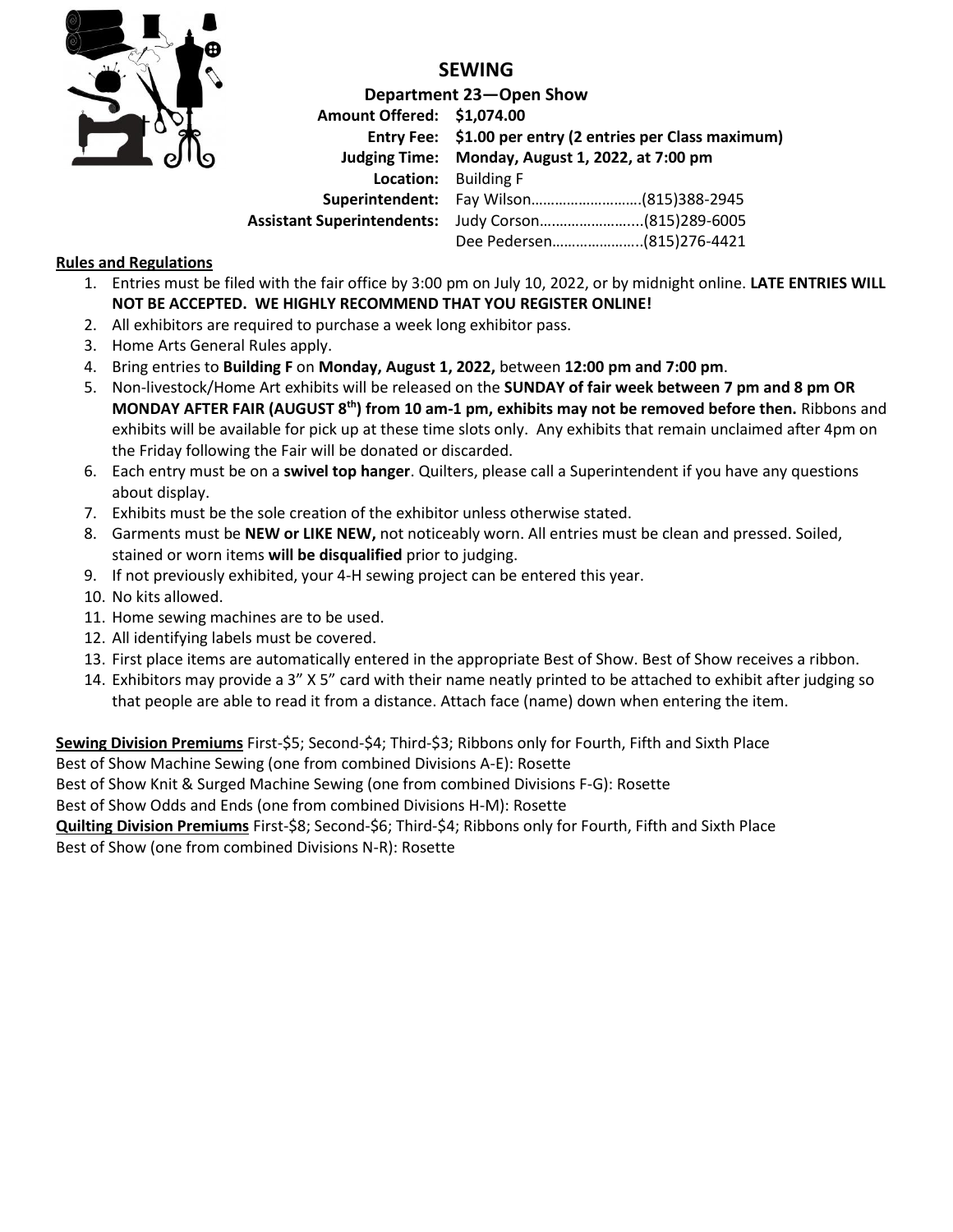| <b>SEWING DIVISIONS</b>                                                                                             |                                                                       |                                     |  |  |  |  |
|---------------------------------------------------------------------------------------------------------------------|-----------------------------------------------------------------------|-------------------------------------|--|--|--|--|
| <b>Division</b>                                                                                                     | <b>Class</b>                                                          |                                     |  |  |  |  |
| A Machine Sewing: Ladies and Girl's Wear                                                                            | 1 Blouse/Top                                                          | 6 Sleepwear                         |  |  |  |  |
|                                                                                                                     | 2 Coat                                                                | 7 Sportswear (pants-shorts)         |  |  |  |  |
|                                                                                                                     | 3 Evening Wear (Short or Long)                                        | 8 Dress                             |  |  |  |  |
|                                                                                                                     | 4 Pantsuit                                                            | 9 Skirt Suit                        |  |  |  |  |
|                                                                                                                     | 5 Skirt                                                               | 10 Vest                             |  |  |  |  |
| B Machine Sewing: Men's and Boy's Wear                                                                              | 1 Play Clothes                                                        | 5 Sport Coat                        |  |  |  |  |
|                                                                                                                     | 2 Shirt                                                               | 6 Suit                              |  |  |  |  |
|                                                                                                                     | 3 Pants                                                               | 7 Vest                              |  |  |  |  |
|                                                                                                                     | 4 Sleepwear                                                           |                                     |  |  |  |  |
| <b>C</b> Machine Sewing: Costumes                                                                                   | 1 Adult Male                                                          | 3 Child                             |  |  |  |  |
|                                                                                                                     | 2 Adult Female                                                        |                                     |  |  |  |  |
| D Machine Sewing: Infant Wear                                                                                       | 1 Anything under size 1                                               | 2 Christening Set                   |  |  |  |  |
| <b>E</b> Machine Sewing: Clothing Accessories                                                                       | 1 Apron                                                               | 4 Tote-not quilted                  |  |  |  |  |
|                                                                                                                     | 2 Hats                                                                | 5 Recycled Material (T-Shirt/Denim) |  |  |  |  |
|                                                                                                                     | 3 Purse-not quilted                                                   |                                     |  |  |  |  |
| F Knit and Surged Machine Sewing: Adult                                                                             | 1 Sports Wear                                                         | 4 Knit top/shirt                    |  |  |  |  |
| Wear                                                                                                                | 2 Workout Wear                                                        | 5 Knit pants                        |  |  |  |  |
|                                                                                                                     | 3 Sleepwear                                                           |                                     |  |  |  |  |
| <b>G</b> Knit and Surged Machine Sewing:                                                                            | 1 Knit top/shirt                                                      | 3 Sleepwear                         |  |  |  |  |
| Children's Wear                                                                                                     | 2 Play Clothes                                                        |                                     |  |  |  |  |
| <b>H</b> Household Accessories Not Quilted                                                                          | 1 Pillows                                                             | 3 Table Runner                      |  |  |  |  |
|                                                                                                                     | 2 Pillowcases                                                         | 4 Not Otherwise Specified           |  |  |  |  |
| I Toys                                                                                                              | 1 Stuffed Toy                                                         | 4 Bear/Rabbit (Hairy)               |  |  |  |  |
|                                                                                                                     | 2 Stuffed Animal                                                      | 5 Doll Clothing                     |  |  |  |  |
|                                                                                                                     | <b>3 Stuffed Doll</b>                                                 |                                     |  |  |  |  |
| J Fleece                                                                                                            | 1 Throw-Squared knot                                                  | 3 Vest/Jacket                       |  |  |  |  |
|                                                                                                                     | 2 Pillows                                                             | 4 Other Fleece                      |  |  |  |  |
| <b>K</b> Embellished Purchased Clothing                                                                             | 1 Applique                                                            | 2 Embroidered                       |  |  |  |  |
| L Upcycling (recycled items)                                                                                        | 1 Wearable<br>2 Non-Wearable                                          |                                     |  |  |  |  |
| M Me and Mommy                                                                                                      | 1 Simple Item-Exhibitor 7 years old and younger with the help of Mom, |                                     |  |  |  |  |
|                                                                                                                     | Dad, Grandma, etc. Sew a simple item-pillow, tote bag, etc.           |                                     |  |  |  |  |
|                                                                                                                     | <b>QUILTING DIVISIONS</b>                                             |                                     |  |  |  |  |
| *Note: Many quilt projects combine techniques, classify your entry by the technique you wish to be judged.          |                                                                       |                                     |  |  |  |  |
| Quilted is defined as the layering of batting between the backing and the quilt top. Finish with desired technique. |                                                                       |                                     |  |  |  |  |
| <b>Division</b>                                                                                                     | <b>Class</b>                                                          |                                     |  |  |  |  |
| N Quilts: Miniature (under 2 feet in any                                                                            | 1 Hand Piecing                                                        | 4 Machine                           |  |  |  |  |
| direction)                                                                                                          | 2 Machine Piecing                                                     | 5 Hand Quilting                     |  |  |  |  |
| O Quilts: Wall Hanging (over 2 feet and up                                                                          | 3 Applique Hand                                                       | <b>6 Machine Quilting</b>           |  |  |  |  |
| to 65 inches)                                                                                                       |                                                                       |                                     |  |  |  |  |
| P Quilts: Lap/Twin (up to 65 X 90 inches)                                                                           |                                                                       |                                     |  |  |  |  |
| Q Quilts: Full/Queen/King (over 65 X 90                                                                             |                                                                       |                                     |  |  |  |  |
| inches)                                                                                                             |                                                                       |                                     |  |  |  |  |
| <b>R</b> Quilted Accessories                                                                                        | 1 Pillows                                                             | 4 Table Runner                      |  |  |  |  |
|                                                                                                                     | 2 Purse                                                               | 5 Wearable                          |  |  |  |  |
|                                                                                                                     | 3 Tote                                                                | 6 Not Otherwise Specified           |  |  |  |  |
|                                                                                                                     |                                                                       |                                     |  |  |  |  |